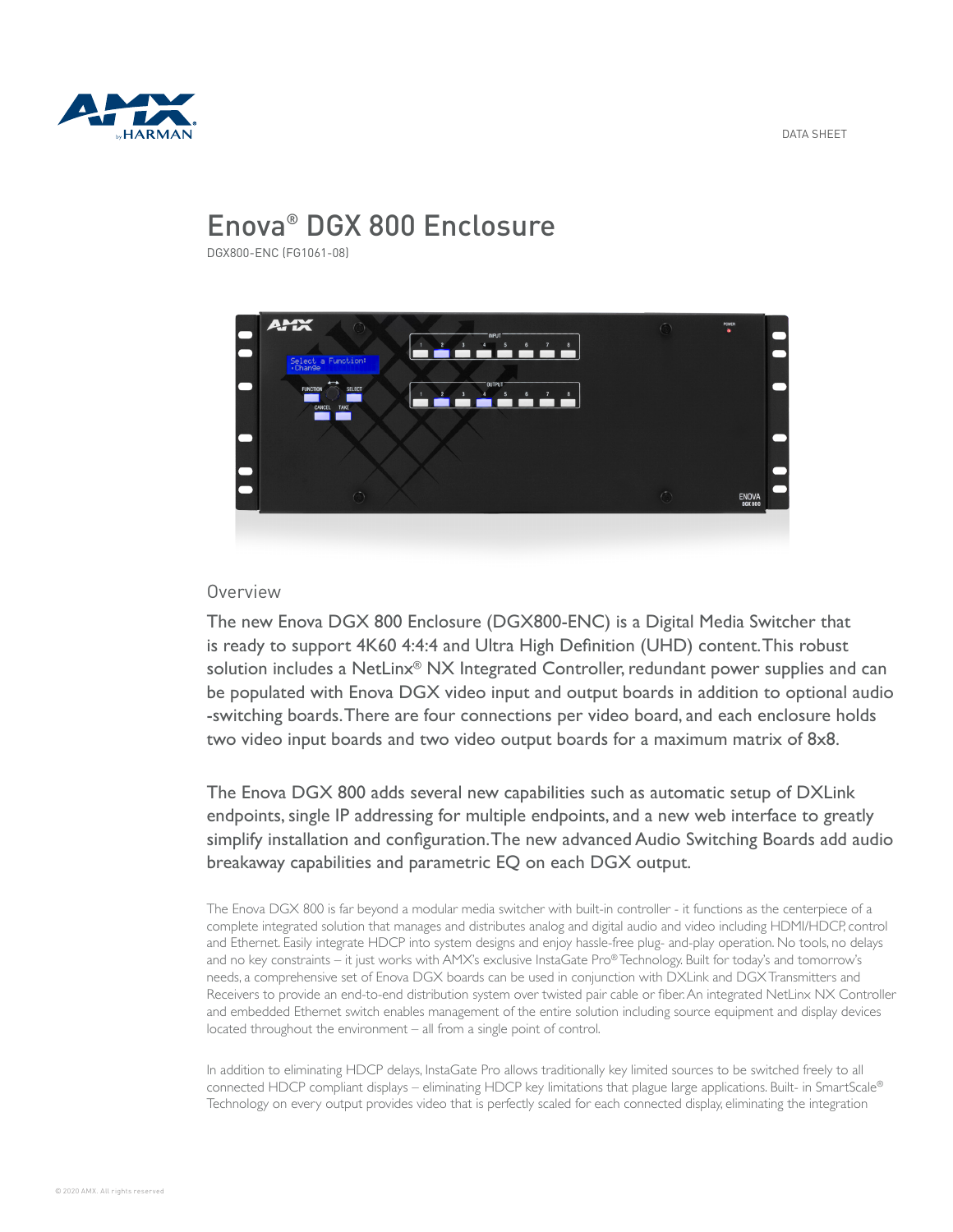challenges that can occur when sources and displays have different supported resolutions – making it easy to specify, easy to install and easy to use. With the powerful combination of analog- to-digital signal conversion, video scaling and high speed digital switching the system delivers perfect video every time – regardless of signal type.

As part of a complete distribution system, easily send analog or digital audio and video including HDMI with HDCP signals, plus control 10 Km over single mode fiber or 300 meters over multimode fiber; send all this plus power up to 100 meters over standard twisted pair cable to and from the Enova DGX using the DXLink Twisted Pair and Fiber Transmitters/Receivers.

### Common Applications

- The Enova DGX is ideal for dramatically simplifying AV control and distribution in large spaces such as lecture halls, auditoriums, hotel ballrooms, casinos, museums and stadiums/arenas.
- The Enova DGX is ideally suited for multi-room or configurable room applications, where multiple collaboration spaces share a single DGX for control.
- Enova DGX fiber capabilities enable transport of audio, video and control up to 10 Km making it a perfect solution for tall buildings with multiple floors, large campuses with multiple buildings or large facilities such as a factory.
- Enova DGX fiber solutions provide secure distribution of content for applications which data security is critical such as government, banking/finance or network operation centers.

#### Features

- HDMI/HDCP Switching End-to-end distribution of HDMI/HDCP without interruption or key constraints using InstaGate Pro® Technology
- 4K60 4:4:4 and Ultra High Definition (UHD) Content Ready Designed to support future resolutions for years to come
- HDCP Compliance Over Fiber Compatible DXLink Fiber boards transmit uncompressed video, including HDCP protected content, up to 10 Km at 10 Gbps (single mode fiber options transmit 10 Km, multimode 300 m)
- Fiber Your Way DXLink Fiber boards are available in single mode or multimode; simplex or duplex
- AV and Control over Twisted Pair, Fiber or Both Send audio, video, bi-directional control and Ethernet over twisted pair or fiber cable, or integrate both into the same system
- Embedded NetLinx NX Integrated Control Processor Allows any connected device to be managed, monitored or controlled
- Integrated Ethernet Switch Pass Ethernet through the attached DXLink Twisted Pair or Fiber Transmitters and Receivers
- Analog to Digital Video Conversion with Scaled Outputs Converts any source signal to digital and uses SmartScale Technology to automatically output video that is perfectly scaled for each connected display
- Onboard Web Configuration for all Aspects of the DGX System Greatly simplifies the setup and configuration of Enova DGX systems including DXLink endpoints drastically reducing installation time
- Automatic Setup of DXLink Endpoints Simplified installation by auto-discovering DXLink devices when they are connected to an Enova DGX
- Single IP Address Required for Multiple Endpoints Reduces the need for IT administrators to provision numerous IP addresses across the system for transmitters and receivers
- Unrivaled Network Security With Dual NIC to isolate AMX or third-party AV equipment from the primary network, IPv6 and wired 802.1X for protected network access, and user-defined LDAP login group support, the Enova DGX provides rock-solid security
- Independent Routing of Audio and Video Using Audio Switching Boards Provides increased flexibility to combine and separate audio from video in a variety of applications
- AxLink Port Makes it easier to connect AxLink devices like keypads directly to the Enova DGX
- InstaGate Pro Technology Easily integrate HDCP into system designs and enjoy hassle-free matrix switching to all compliant displays. No tools, no delays, and no key constraints – it just works
- SmartScale Technology Automatically responds to the display's declared EDID information and scales the video to the best resolution and video parameters for that display without manual setup; this prevents inferior video quality when sources are forced to lower resolutions to support the least capable display in the system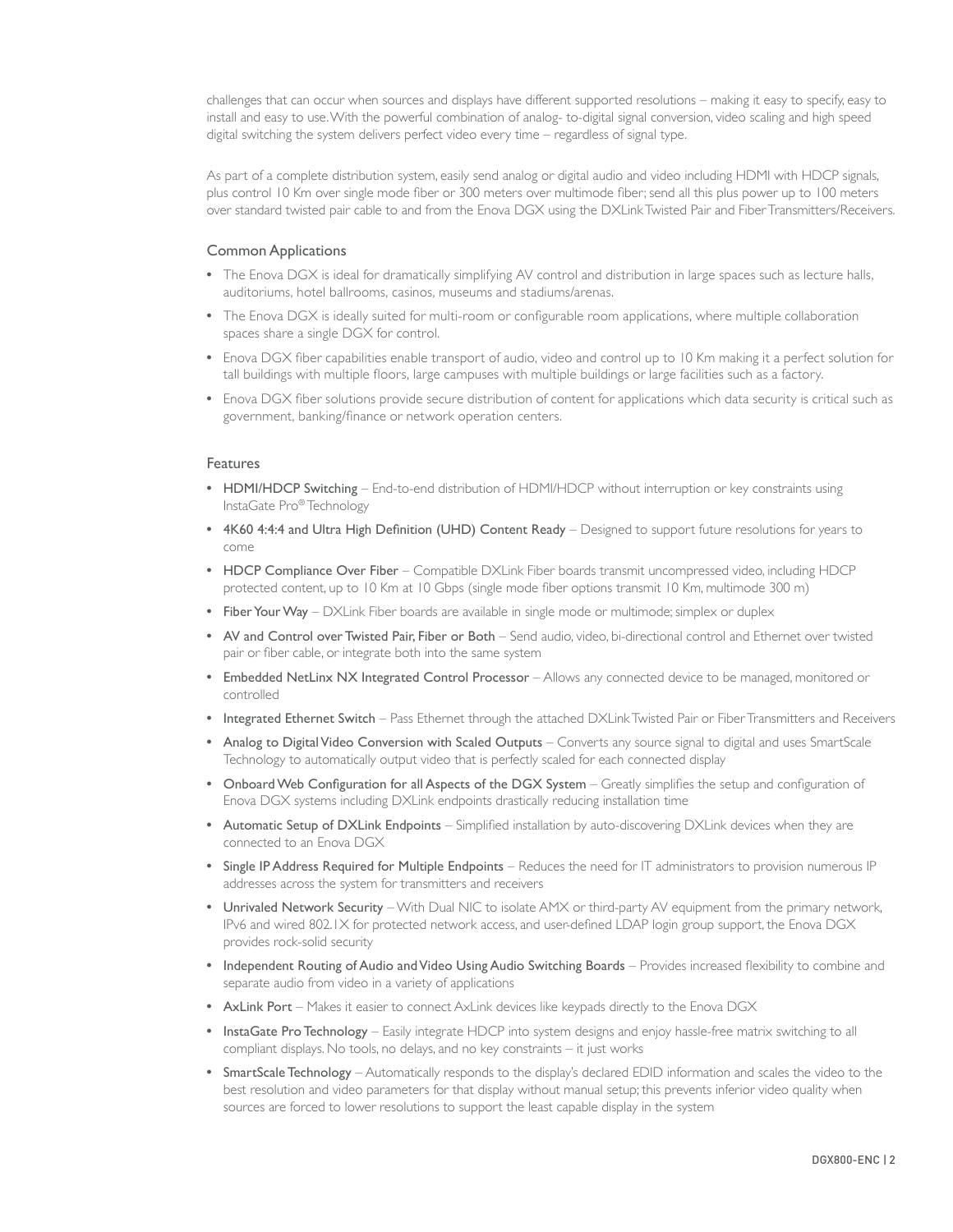- DXLink Twisted Pair Input and Output Boards HDCP Compliant boards send audio, video, control, Ethernet and power over one standard twisted pair cable up to 200 m – 100 m to the matrix switcher and 100 m after the matrix switcher, see the Cabling for Success with DXLink white paper for more details
- Easily Convert Analog to Digital Signals Use the Enova DGX Digital Media Switcher in conjunction with DXLink Multi-Format Transmitters (Twisted Pair or Fiber), and easily integrate legacy analog sources and automatically convert their signals to digital
- Hot Swappable Video Input / Output Boards Easily add or replace I/O boards at any time after deployment the system automatically recognizes the new configuration and activates the boards
- 3D Support Pass through latest video formats including 3D and Deep Color
- Surround Sound Support Pass through high definition surround sound including Dolby TrueHD, Dolby Digital, DTS-HD Master Audio, DTS, and 2-channel through 8-channel L-PCM
- High Speed Digital Switching 26 Gbps ensures perfect pixel for pixel reproduction of video
- Fully Redundant Power Supplies With Independent Power Paths Ensures maximum reliability for applications that require 24/7 uptime

\*Enclosures manufactured on or after June 1, 2016, those manufactured before that time have a per channel aggregate data rate of 12.8 Gbps

#### Specifications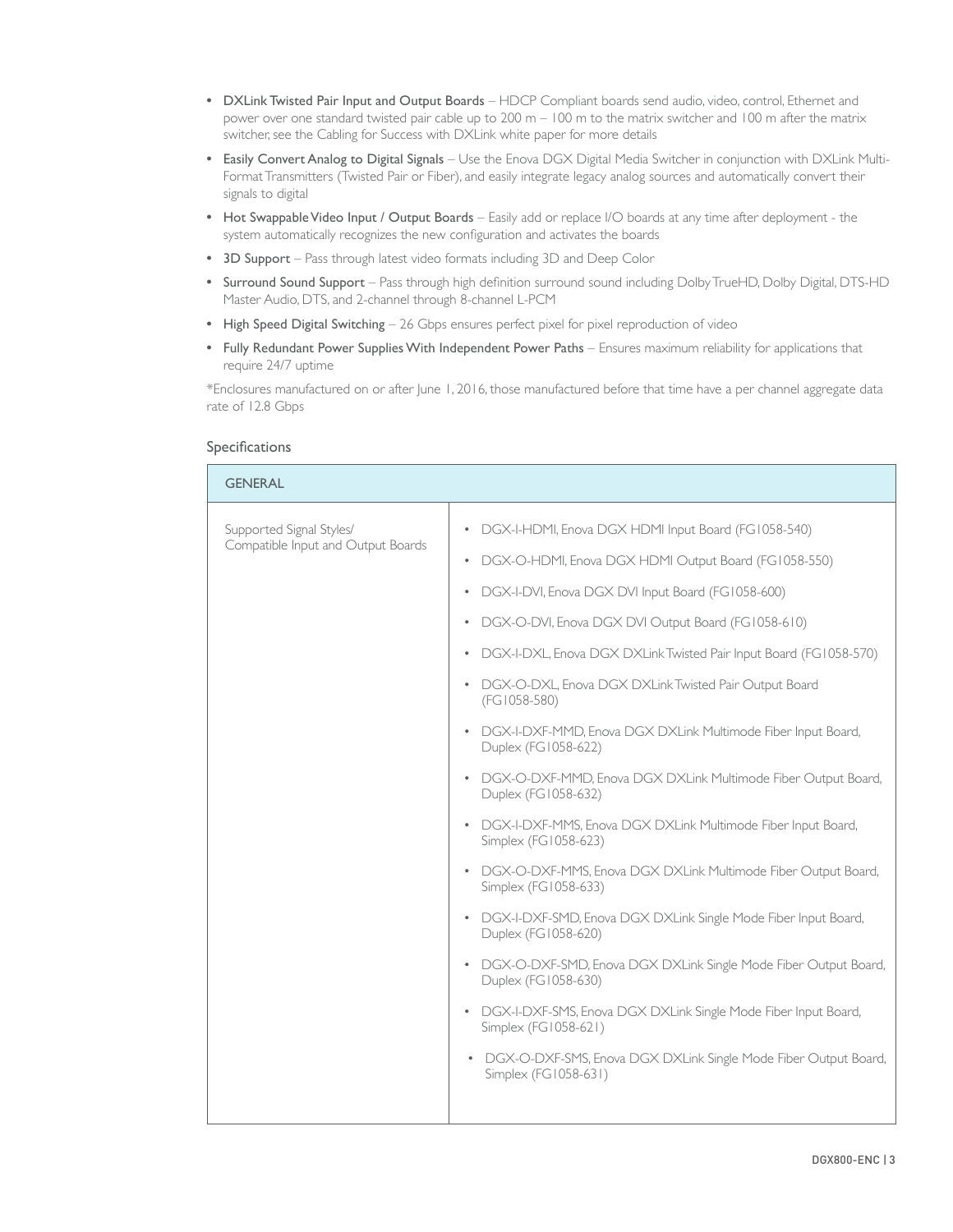|                       | • DGX-AIE, Enova DGX Audio Insert / Extract Board for Enova DGX<br>8/16/32/64 (FG1058-705)                                                                                                                                                                                                                                                                                            |
|-----------------------|---------------------------------------------------------------------------------------------------------------------------------------------------------------------------------------------------------------------------------------------------------------------------------------------------------------------------------------------------------------------------------------|
|                       | DGX800/1600-ASB, Enova DGX Audio Switching Board for Enova DGX<br>$\bullet$<br>800/1600 (FG1061-716)                                                                                                                                                                                                                                                                                  |
|                       | DGX-I-HDMI-4K, Enova DGX 4K HDMI Input Board (FG1061-540)                                                                                                                                                                                                                                                                                                                             |
|                       | • DGX-I-DXL-4K, Enova DGX 4K DXLink Twisted Pair Input Board<br>(FG1058-570)                                                                                                                                                                                                                                                                                                          |
|                       | DGX-O-DXL-4K Enova DGX 4K DXLink Twisted Pair Output Board<br>$\bullet$<br>(FG1061-580)                                                                                                                                                                                                                                                                                               |
|                       | DGX-I-DXL-4K60 Enova DGX DXLink 4K60 Twisted Pair Input Board<br>(FG1061-572)                                                                                                                                                                                                                                                                                                         |
|                       | DGX-O-DXL-4K60 Enova DGX DXLink 4K60 Twisted Pair Output Board<br>$\bullet$<br>(FG1061-582)                                                                                                                                                                                                                                                                                           |
|                       | • DX-TX-4K60 DXLink 4K60 HDMI Transmitter Module (FG1010-312-01)                                                                                                                                                                                                                                                                                                                      |
|                       | • DX-RX-4K60 DXLink 4K60 HDMI Receiver Module (FG1010-512-01)                                                                                                                                                                                                                                                                                                                         |
|                       | Note: Use fiber duplex models for bidirectional control over fiber. Simplex<br>models do not support control transport over fiber; although when used as<br>part of a complete Enova DGX solution, control can be provided if a supple-<br>mental independent network connection is used. See the "Instruction Manual<br>- Enova DGX 100 Series Digital Media Switchers" for details. |
| Dimensions (HWD)      | • Without Extractors, With Mounting Ears: 6 13/16" x 19" x 15"<br>$(17.4 \text{ cm} \times 48.3 \text{ cm} \times 38 \text{ cm})$                                                                                                                                                                                                                                                     |
|                       | • With Extractors and Mounting Ears: 6 13/16" x 19" x 16"<br>$(17.4 \text{ cm} \times 48.3 \text{ cm} \times 40.6 \text{ cm})$                                                                                                                                                                                                                                                        |
| Rack Units            | $\overline{4}$                                                                                                                                                                                                                                                                                                                                                                        |
| Weight                | • Approximately 35 lbs (15.9 kg) per loaded enclosure                                                                                                                                                                                                                                                                                                                                 |
|                       | Shipping Weight: Approximately 45 lbs (20.4 kg) per loaded enclosure<br>$\bullet$                                                                                                                                                                                                                                                                                                     |
|                       |                                                                                                                                                                                                                                                                                                                                                                                       |
| Regulatory Compliance | FCC CFR Title 47 Part 15 Subpart B Class A                                                                                                                                                                                                                                                                                                                                            |
|                       | CE EN 55022 Class A                                                                                                                                                                                                                                                                                                                                                                   |
|                       | <b>CE EN 55024</b>                                                                                                                                                                                                                                                                                                                                                                    |
|                       | CE EN 60950-1                                                                                                                                                                                                                                                                                                                                                                         |
|                       | IEC 60950-1                                                                                                                                                                                                                                                                                                                                                                           |
|                       | ICES-003 Class A                                                                                                                                                                                                                                                                                                                                                                      |
|                       | CSA 60950-1                                                                                                                                                                                                                                                                                                                                                                           |
|                       | UL 60950-1                                                                                                                                                                                                                                                                                                                                                                            |
|                       | RoHS                                                                                                                                                                                                                                                                                                                                                                                  |
|                       | WEEE                                                                                                                                                                                                                                                                                                                                                                                  |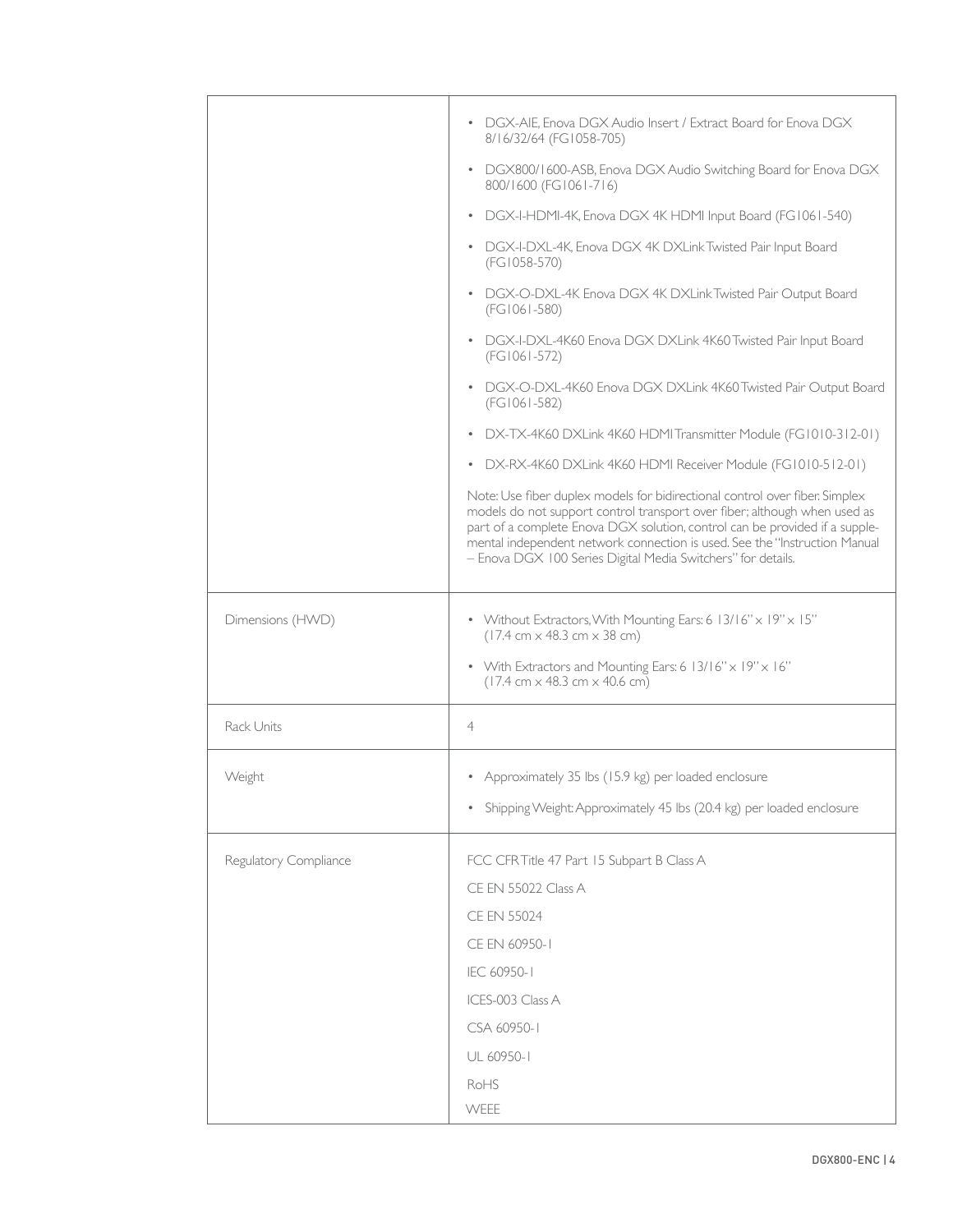| <b>MTBF</b>                           | 168,000 hours                                                                                                                                                                                                                                                                                                                                                                                                                                                                                                                                                                                                                                                                                                                                                                                                                                                                                                                                                                                                                                                                                                                                                                   |
|---------------------------------------|---------------------------------------------------------------------------------------------------------------------------------------------------------------------------------------------------------------------------------------------------------------------------------------------------------------------------------------------------------------------------------------------------------------------------------------------------------------------------------------------------------------------------------------------------------------------------------------------------------------------------------------------------------------------------------------------------------------------------------------------------------------------------------------------------------------------------------------------------------------------------------------------------------------------------------------------------------------------------------------------------------------------------------------------------------------------------------------------------------------------------------------------------------------------------------|
| Recommended Accessories               | EXB-IRS4 ICSLan IR/S Interface, 4 IR/S and 4 Inputs (FG2100-23)<br>$\bullet$<br>EXB-COM2 ICSLan Serial Interface, 2 Ports (FG2100-22)<br>$\bullet$<br>EXB-REL8 ICSLan Relay Interface, 8 Channels (FG2100-20)<br>$\bullet$<br>EXB-I/O8 ICSLan Input/Output Interface, 8 Channels (FG2100-21)<br>$\bullet$<br>EXB-MPI ICSLan Multi-Port, I COM, I IRVS, 2 I/O, I IR RX (FG2100-26)<br>CBL-HDMI-FL HDMI High Speed Flat Cable with RedMere Technology<br>$\bullet$<br>$(FG10-2180-16)$<br>CBL-RGB+A-FL RGB with Audio Flat Cable (FG10-2183-16)<br>۰<br>• DGX8/16/3200-CPU, Enova DGX CPU Replacement Kit For Enova DGX<br>800/1600/3200 (FG1061-132K)<br>ENOVADGX-PI-PS, 850 W Power Supply Replacement (FG1058-130K)<br>$\bullet$<br>FAN REPLACEMENT KIT (FG1060-110K)<br>$\bullet$<br>BATTERY REPLACEMENT KIT (FG1060-120K)<br>$\bullet$<br>Note: Compatible boards are listed above under "supported signal styles/<br>compatible input and output boards". Transmitter, Receiver and Digital<br>Switcher compatibility is dependent on board selection, please see the data<br>sheet for the selected board for compatible Transmitters, Receivers and<br>Digital Switchers. |
| Per Channel Aggregate Data Rate (Max) | 26 Gbps*<br>*Enclosures manufactured on or after June 1, 2016, those manufactured<br>before that time have a per channel aggregate data rate of 12.8 Gbps                                                                                                                                                                                                                                                                                                                                                                                                                                                                                                                                                                                                                                                                                                                                                                                                                                                                                                                                                                                                                       |
| Noise Level                           | < 52.5 dBA @ 1m (Typical @ 25°C)                                                                                                                                                                                                                                                                                                                                                                                                                                                                                                                                                                                                                                                                                                                                                                                                                                                                                                                                                                                                                                                                                                                                                |
| Airflow                               | Forced Air (inlet on sides, exhaust on back & top)                                                                                                                                                                                                                                                                                                                                                                                                                                                                                                                                                                                                                                                                                                                                                                                                                                                                                                                                                                                                                                                                                                                              |

| AC POWER REQUIREMENTS   |                                                               |
|-------------------------|---------------------------------------------------------------|
| AC Power                | 100-240 VAC single phase, 50-60 Hz                            |
| Power Capacity (Max)    | 977 Watts, with redundancy                                    |
| Power Consumption (Max) | 415 Watts, fully loaded DXLink Power enclosure withredundancy |
| Power Consumption (Typ) | 145 Watts, fully loaded HDMI enclosure with redundancy        |
| Power Factor Correction | Supported, Complies with EN60555-2 and EN61000-3-2TBA         |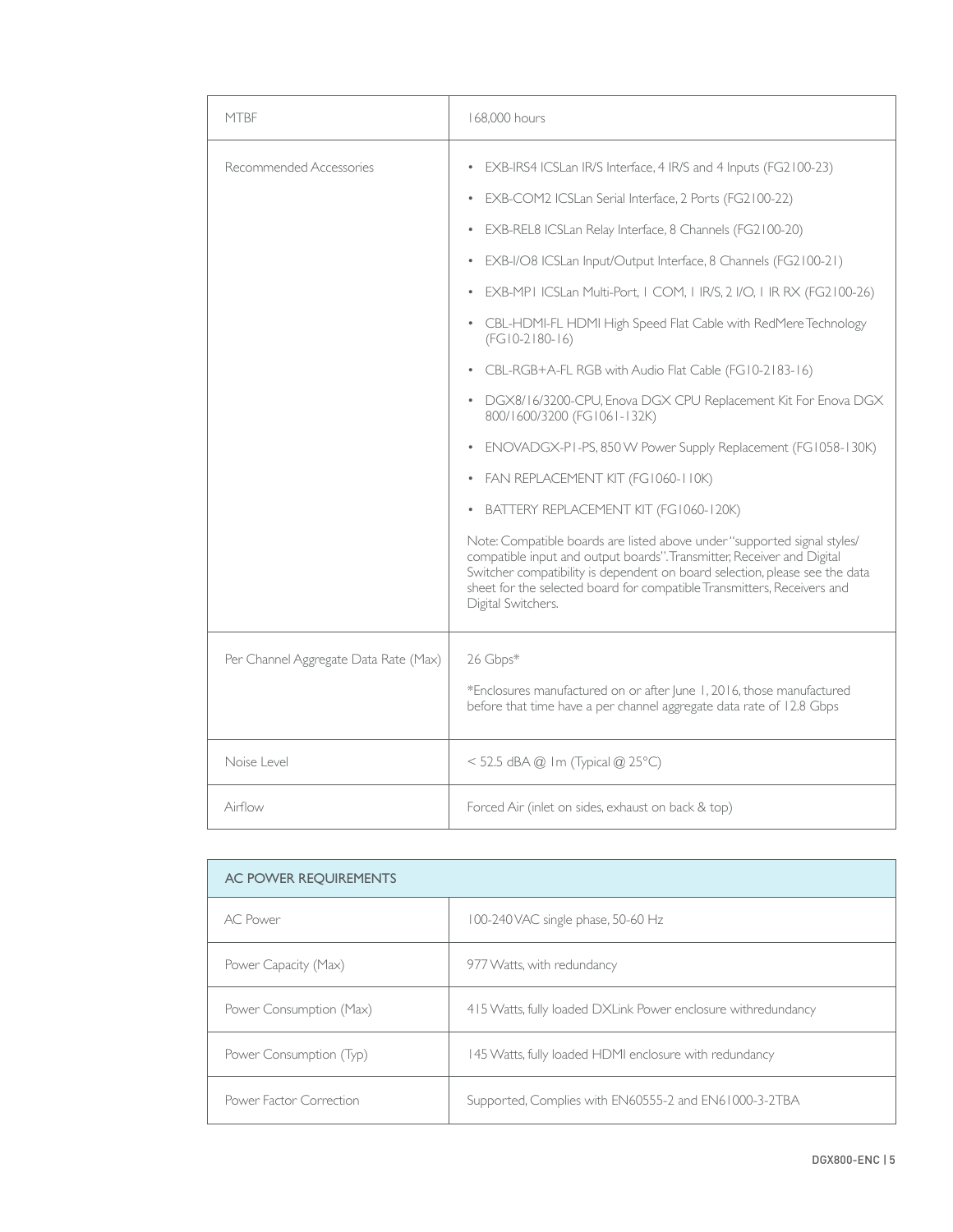| <b>ENVIRONMENTAL</b>       |                                                                  |
|----------------------------|------------------------------------------------------------------|
| Temperature (Operating)    | 32° to 104° F (0° to 40° C)                                      |
| Temperature (Storage)      | $-22^{\circ}$ to $+158^{\circ}$ F (-30° to +70° C)               |
| Humidity (Operating)       | 5% to 85% RH (non-condensing)                                    |
| Humidity (Storage)         | 0% to 90% RH (non-condensing)                                    |
| Heat Dissipation (Typical) | 495 BTU/hr, fully loaded HDMI enclosure with redundancy          |
| Heat Dissipation (Max)     | 3334 BTU/hr, with redundancy                                     |
| Heat Dissipation (Max)     | 1416 BTU/hr, fully loaded DXLink Power enclosure with redundancy |

| <b>CONTROL PORTS AND INDICATORS</b> |                                                                                                     |
|-------------------------------------|-----------------------------------------------------------------------------------------------------|
| AxLink Port                         | (1) 4-position 3.5mm Screw Terminal, provides data and power to external<br>AxLink control devices  |
| Axl ink Indicator                   | (1) AxLink LED (green) indicates the state of the AxLink portOne 5-position<br>3.5mm Screw Terminal |

| <b>INTEGRATED CONTROLLER</b> |                                                                                                                                                                                                                                                                                                                                                                                                                                                                                                                                                                                            |
|------------------------------|--------------------------------------------------------------------------------------------------------------------------------------------------------------------------------------------------------------------------------------------------------------------------------------------------------------------------------------------------------------------------------------------------------------------------------------------------------------------------------------------------------------------------------------------------------------------------------------------|
| Recommended Accessories      | • (1) RJ-45 Connector, NetLinx on Board Master is an NX Class Controller<br>TCP/IP Uplink Port (LAN 10/100/1000)<br>۰<br>Supports up to 64-Port Unmanaged 10/100 Ethernet Switch (Cascaded<br>architecture actual throughput dependent on loading. Worst case per port<br>throughput 10 Mbps, best case 100 Mbps when used with 8 DXLink<br>Transmitters and 8 DXLink Receivers)<br>Static IP or DHCP/DNS, SSL, Auto-negotiating, Half/Full duplex, Auto MDI/<br>$\bullet$<br>MDI-X Cross-Over TCP/IP, UDP/IP, CIP, SMTP, SNMP, Built-in Web server<br>Includes support for DXLink Devices |
| Processor                    | 1600 MIPS                                                                                                                                                                                                                                                                                                                                                                                                                                                                                                                                                                                  |
| Program Port (USB)           | USB Mini-AB (used for NetLinx Studio control)                                                                                                                                                                                                                                                                                                                                                                                                                                                                                                                                              |
| <b>ID</b> Pushbutton         | Black ID pushbutton for setting IP mode and reverting to default configuration<br>and firmware                                                                                                                                                                                                                                                                                                                                                                                                                                                                                             |
| Configuration Dip Switch     | 2-position                                                                                                                                                                                                                                                                                                                                                                                                                                                                                                                                                                                 |